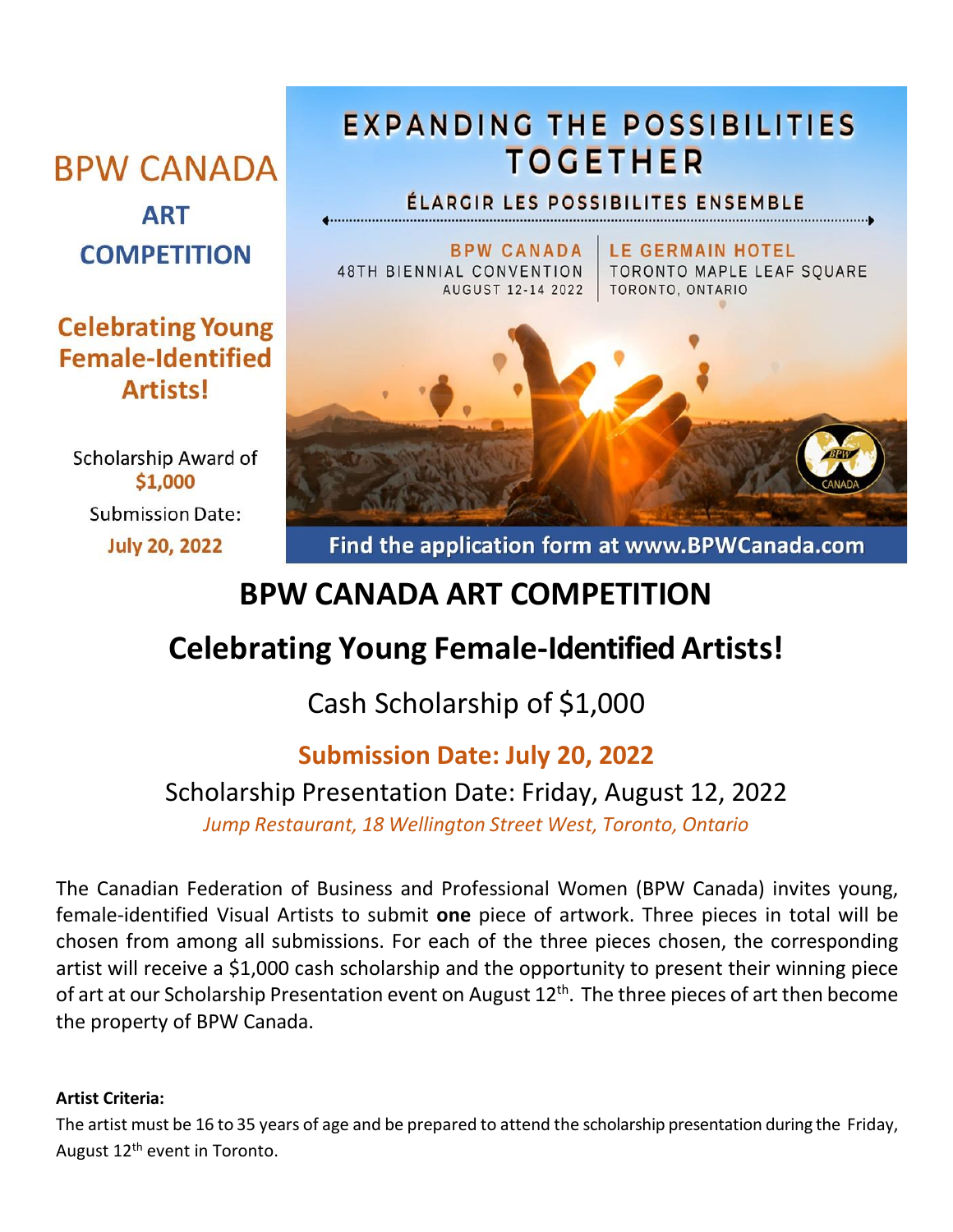#### **The art piece criteria:**

Production Date: within the past two years Visibility: this will be the first public showing of the piece of artwork Size: Maximum 1 x 1 x 1 square metre (no minimum size) Medium: painting, drawing, sculpture, ceramic art, printmaking, mixed media, and/or photography Style: Any

#### Subject: **Expanding Possibilities Together - Please refer to our national website: www.bpwcanada.com for more information to ensure alignment of your art piece and our mission.**

#### **Submission Rules/Process:**

- 1. Colour photo(s) of piece of artwork with completed application form to be submitted by midnight July 20, 2022 by email to Maide Yazar at **maideyazar@sympatico.ca**
- 2. Announcement of top 3 winners will be made on July 31, 2022
- 3. Each winner will receive \$1000 (Canadian) on August 12, 2022
- 4. Each winner will present their piece of artwork at the Scholarship Presentation Event at Jump Restaurant (18 Wellington Street West, Toronto, Ontario).
- 5. The artist is responsible for providing the piece of artwork to Jump Restaurant by 6:00 pm on August  $12<sup>th</sup>$ . Each of the three recipients of the scholarship are responsible for any expenses in guaranteeing the arrival of their art piece on Friday, August 12<sup>th</sup>.
- 6. Each piece of artwork will be auctioned off on Saturday, August 13, 2022 at the BPW Canada 48<sup>th</sup> Biennial National Convention Gala Banquet (Le Germain Hotel, Toronto, Ontario). Proceeds from the auction will be retained by BPW Canada for special program purposes advocating for women globally.
- 7. Recognition of winners will be distributed on social media platforms, BPW Canada website, and through media release. Along with the scholarship prize (\$1000), this competition provides a unique opportunity for the artists' work to be exposed to possible collectors.

#### **For questions and submissions, please contact Maide Yazar maideyazar@sympatico.ca**

#### **WHO IS BPW CANADA?**

Business and Professional Women (BPW) develops the business, professional and leadership potential of women through advocacy, education, mentoring, networking, skill-building, and economic empowerment programs and projects across Canada and around the world. There are BPW clubs in more than 100 countries around the world.

The Canadian Federation of Business and Professional Women **(BPW Canada)** holds Consultative Status at the United Nations Economic and Social Council (ECOSOC). Our goal is to improve the economic, political, social and employment conditions for women in Canada. Our initiatives include support of the UN Women and UN Global Compact Women's Empowerment Principles (WEPs) and the 2030 Agenda for Sustainable Development.